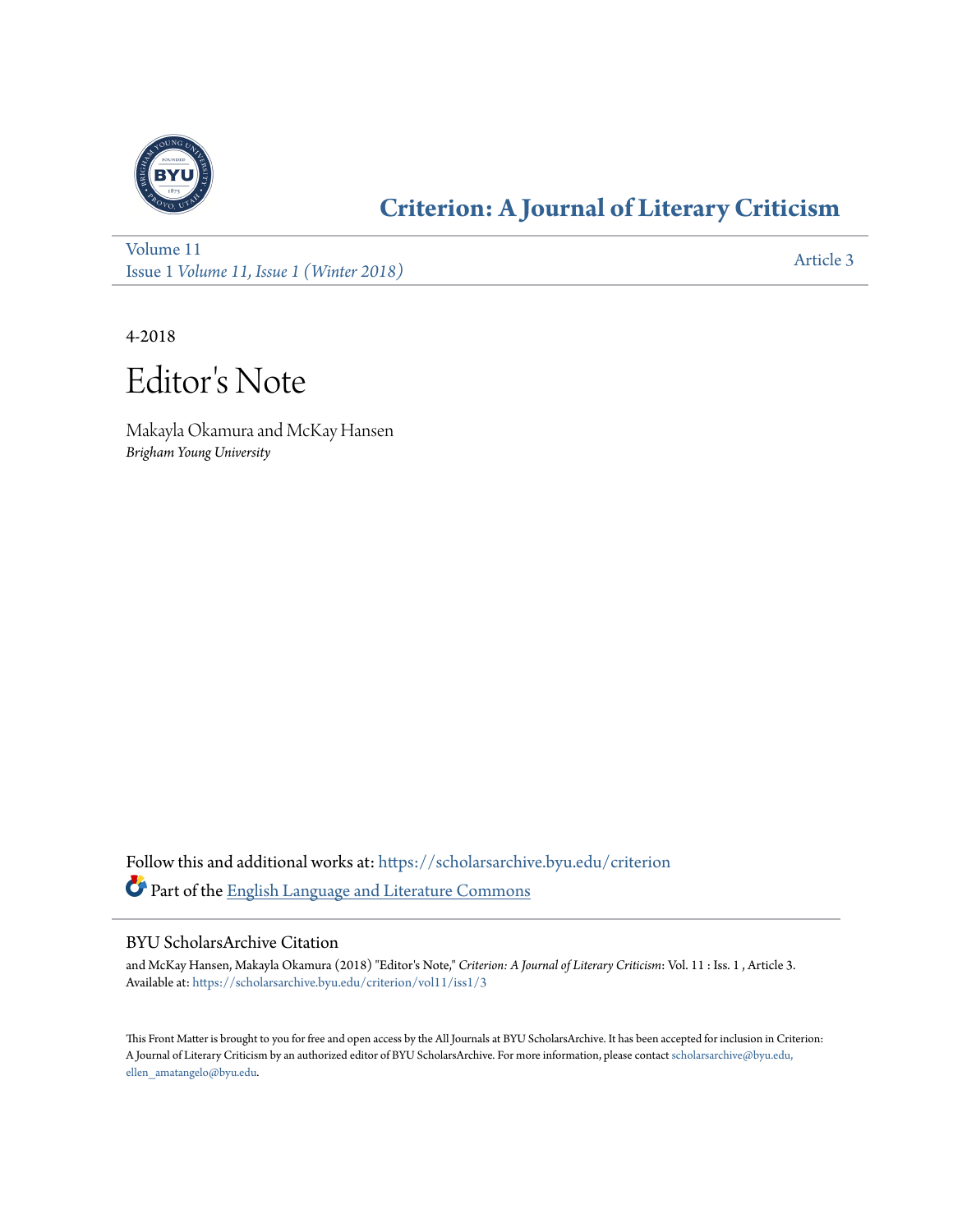## Editors' Note

Before we thank everyone who made the Winter 2018 issue of *Criterion* possible, Makayla would like to personally bid farewell to the journal she has been working with for the past three years. "I've learned more about editing, publishing, and teamwork from *Criterion* than I ever thought I would know, and the insights I've gained have already led me to incredible opportunities. I look forward to keeping up with the journal's publications in the future."

*Criterion: A Journal of Literary Criticism* is an entirely volunteer-run student journal at Brigham Young University. We have had a remarkably dedicated staff of students this semester, and this issue would not have been possible without them. Each person brought a level of skill and enthusiasm which was invaluable to the publication process. We also want to express our thanks to Professor Mike Taylor, who excelled for the second semester in his new position as faculty advisor

The theme for this issue of *Criterion* is Indiginous literature. We would like to thank Dr. Christine Bold from the University of Guelph for providing the forum prompt, "Approaching Indigineity, Learning Modernity." We are publishing five articles in response to the prompt, each providing a unique perspective on interpreting Indigenous literature. Three of these specifically address the works of Yankton Dakota Sioux writer and musician Zitkala-Ša, who shares a special relationship with BYU given that she wrote the first Native American opera in collaboration with a professor here at the university; many of her personal documents are housed here as part of the Gertrude and Raymond Bonnin Collection of the L. Tom Perry Special Collections repository.

It is nearly impossible to adequately thank everyone who contributes to the production of a student journal. That being said, we would like to thank the BYU Department of English for the resources and guidance